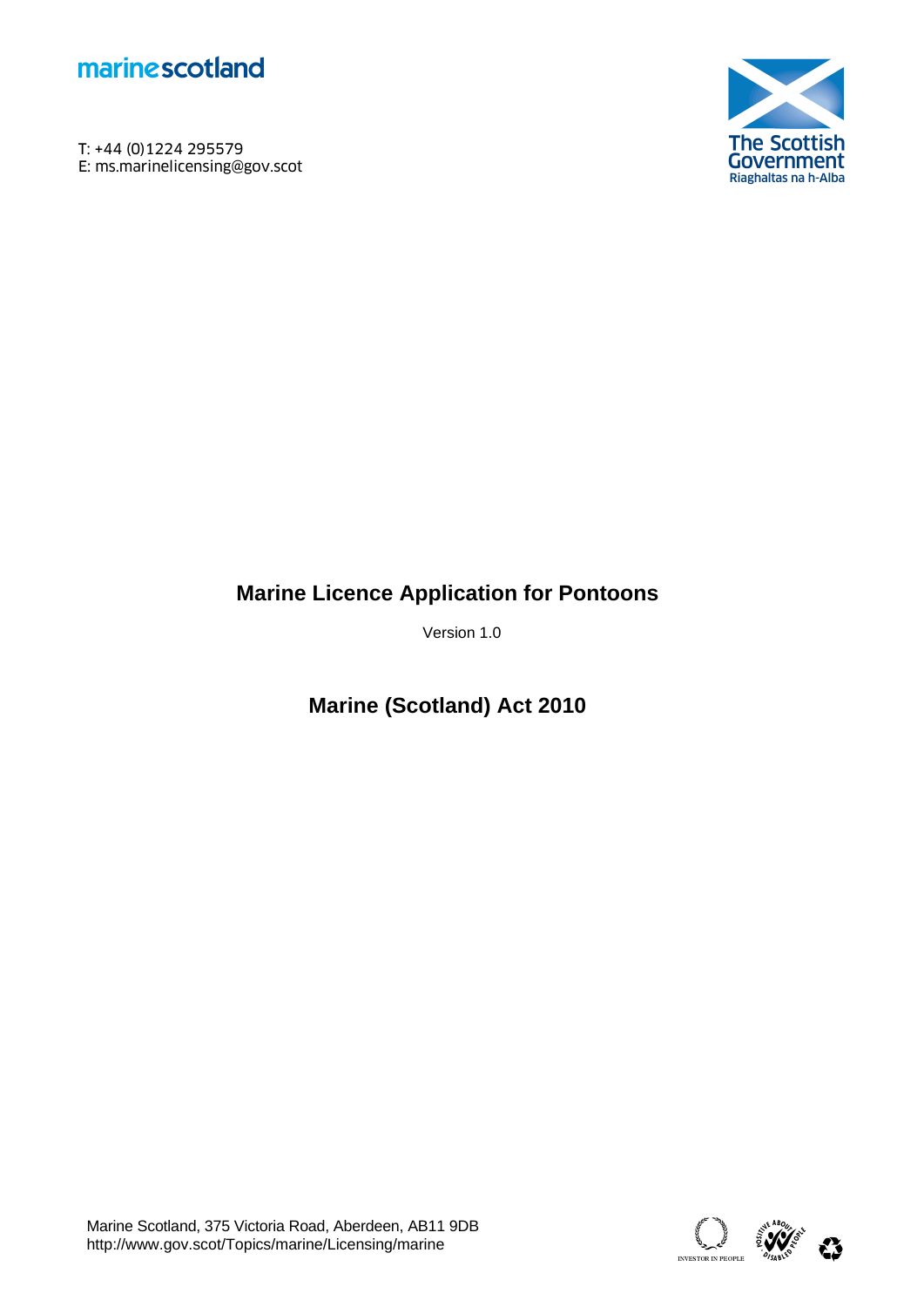#### **Acronyms**

Please note the following acronyms referred to in this application form:

| <b>MHWS</b>   | Mean High Water Springs                     |
|---------------|---------------------------------------------|
| <b>MPA</b>    | <b>Marine Protected Area</b>                |
| <b>MS-LOT</b> | Marine Scotland - Licensing Operations Team |
| <b>SAC</b>    | Special Area of Conservation                |
| <b>SNH</b>    | Scottish Natural Heritage                   |
| <b>SPA</b>    | <b>Special Protection Area</b>              |
| <b>SSSI</b>   | Site of Special Scientific Interest         |
| <b>WGS84</b>  | World Geodetic System 1984                  |

#### **Explanatory Notes**

The following numbered paragraphs correspond to the questions on the application form and are intended to assist in completing the form. These explanatory notes are specific to this application and so you are advised to read these in conjunction with the Marine Scotland Guidance for Marine Licence Applicants document.

#### **1. Applicant Details**

The person making the application who will be named as the licensee.

#### **2. Agent Details**

Any person acting under contract (or other agreement) on behalf of any party listed as the applicant and having responsibility for the control, management or physical deposit or removal of any substance(s) or object(s).

#### **3. Payment**

Indicate payment method. Cheques must be made payable to: The Scottish Government.

**Marine licence applications will not be accepted unless accompanied by a cheque for the correct application fee, or if an invoice is requested, until that invoice is settled. Target timelines for determining applications do not begin until the application fee is paid.** 

#### **4. Application Type**

Indicate if the application is for a new pontoon site or an existing pontoon site. Provide the existing or previous consent/licence number and expiry date if applicable.

#### **5. Pontoon(s) Details**

- (a) Indicate the type of deposit, either permanent, temporary or seasonal. If **temporary** or **seasonal**, please provide plan of how and when pontoon section(s) are proposed to be deposited and removed in the method statement.
- (b) Indicate the number of pontoon sections that make up the full structure.
- (c) Complete the table to indicate the dimensions of each pontoon section making up the entire structure.
- (d) Complete the table to indicate any other substance(s) or object(s) to be deposited below MHWS, including quantity and dimensions (e.g steel mooring chain, No. 6 at 50 metres length each).
- (e) Indicate the total length of the pontoon, including any access bridge, seawards of the tidal limit of MHWS. The total length should include all sections of the pontoon that make up the entire structure.
- (f) Provide the proposed start date for installation of the pontoon(s). The start date will not be backdated, since to commence a project for which a licence has not been obtained will constitute an offence, which may result in appropriate legal action. A licence is normally valid for 6 years. **Target duration for determination of a marine licence application is 14 weeks.**
- (g) Provide the cost of the works seawards of the tidal limit of MHWS. This estimate should only cover

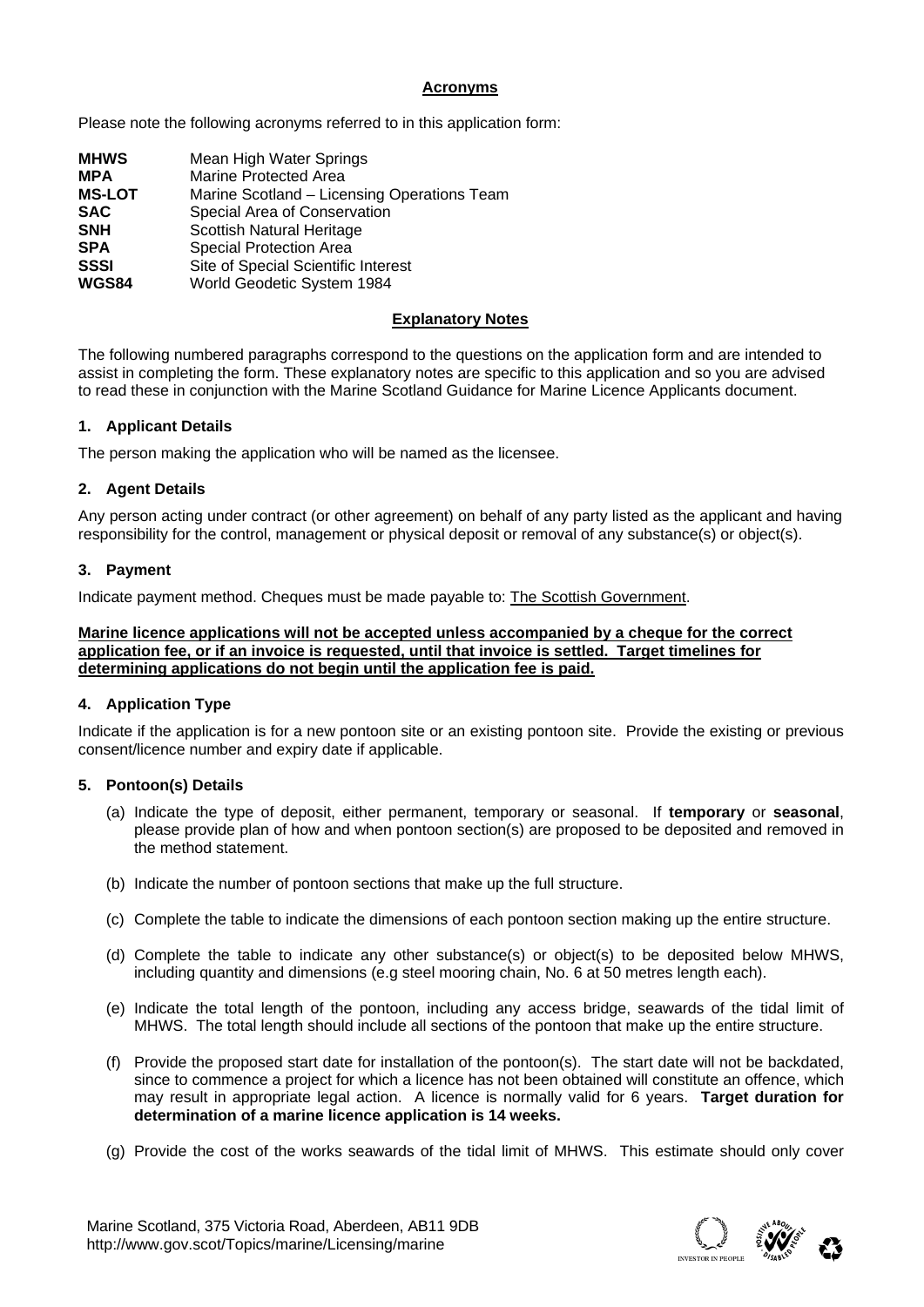work taking place below the tidal level of MHWS and must take into consideration the cost of materials, labour fees etc.

(h) Describe the location of the proposed works. Include a list of the latitude and longitude co-ordinates (WGS84) for the boundary points of the pontoon(s) including all moorings associated (if applicable). WGS84 is the World Geodetic System 1984 and the reference co-ordinate system used for marine licence applications. Co-ordinates taken from GPS equipment should be set to WGS84. Coordinates taken from recent admiralty charts will be on a WGS84 compatible datum. Ordnance survey maps do not use WGS84.

Example: For positions read from charts the format should be as in the example: 55°55.555'N 002° 22.222'W (WGS84). The decimal point specifies that decimals of minutes are used and the datum is stated explicitly. If seconds are used then the format should be as in the example: 55°55'44''N 2°22'11''W (WGS84).

#### **It is important that the correct positions, in the correct format, are included with this application, as any errors will result in the application being refused or delayed.**

To supplement your application, please provide a suitably scaled extract of an Ordnance Survey Map (1:2,500 scale but not more than 1:10,000) or Admiralty Chart which must be marked to indicate:

- o the pontoon position(s) in relation to the surrounding area;
- o latitude and longitude co-ordinates defining the location of the works;
- o the level of MHWS;
- o any adjacent SAC, SPA, SSSI, MPA, Ramsar or similar conservation area boundary.

 Drawings and plans will be consulted upon. If they are subject to copyright, **it is the responsibility of the applicant to obtain necessary approvals to reproduce the documents and to submit suitably annotated copies with the application.** 

- (i) Indicate if the pontoon is located within the jurisdiction of a statutory harbour authority and provide details of the statutory harbour authority where relevant.
- (j) Provide a full method statement, including plan of how, when and where pontoon section(s) are proposed to be deposited and removed.
- (k) Provide assessment of the potential impacts the works may have, including interference with other uses of the sea. Please include details of areas of concern e.g designated conservation areas, such as a SAC, SPA, SSSI, MPA or Ramsar site and shellfish harvesting areas. Further guidance on designated conservation areas can be obtained from SNH at this website: http://gateway.snh.gov.uk/sitelink/index.jsp and guidance on shellfish harvesting areas can be obtained from http://www.foodstandards.gov.scot/ with regards to the Shellfish Waters Directive (2006/113/EC) which has parameters set to protect the water quality in which edible shellfish are grown.

Applicants should also be aware of the need to pay due regard to coastal and marine archaeological matters and attention is drawn to Historic Scotland's Operational Policy Paper HP6, "Conserving the Underwater Heritage".

Lochs Creran, Alsh, Duich and Long are designated as Special Areas of Conservation (SAC) under the Habitats Directive (Council Directive 92/43/EEC). Loch Creran has been selected for its bedrock and biogenic reefs of the tube worm *Serpula vermicularis* and the horse mussel, *Modiolus modiolus* and Lochs Alsh, Duich and Long for their sublittoral rock (marine) reefs. All are very sensitive to physical damage from anchors and the placement of moorings and in order to assist their protection reference should be made to the special moorings pack which can be downloaded from the following link: http://www.scotland.gov.uk/Topics/marine/Licensing/marine/Applications

Where there are potential impacts from the works, please provide details of proposed mitigation in response to potential impacts.

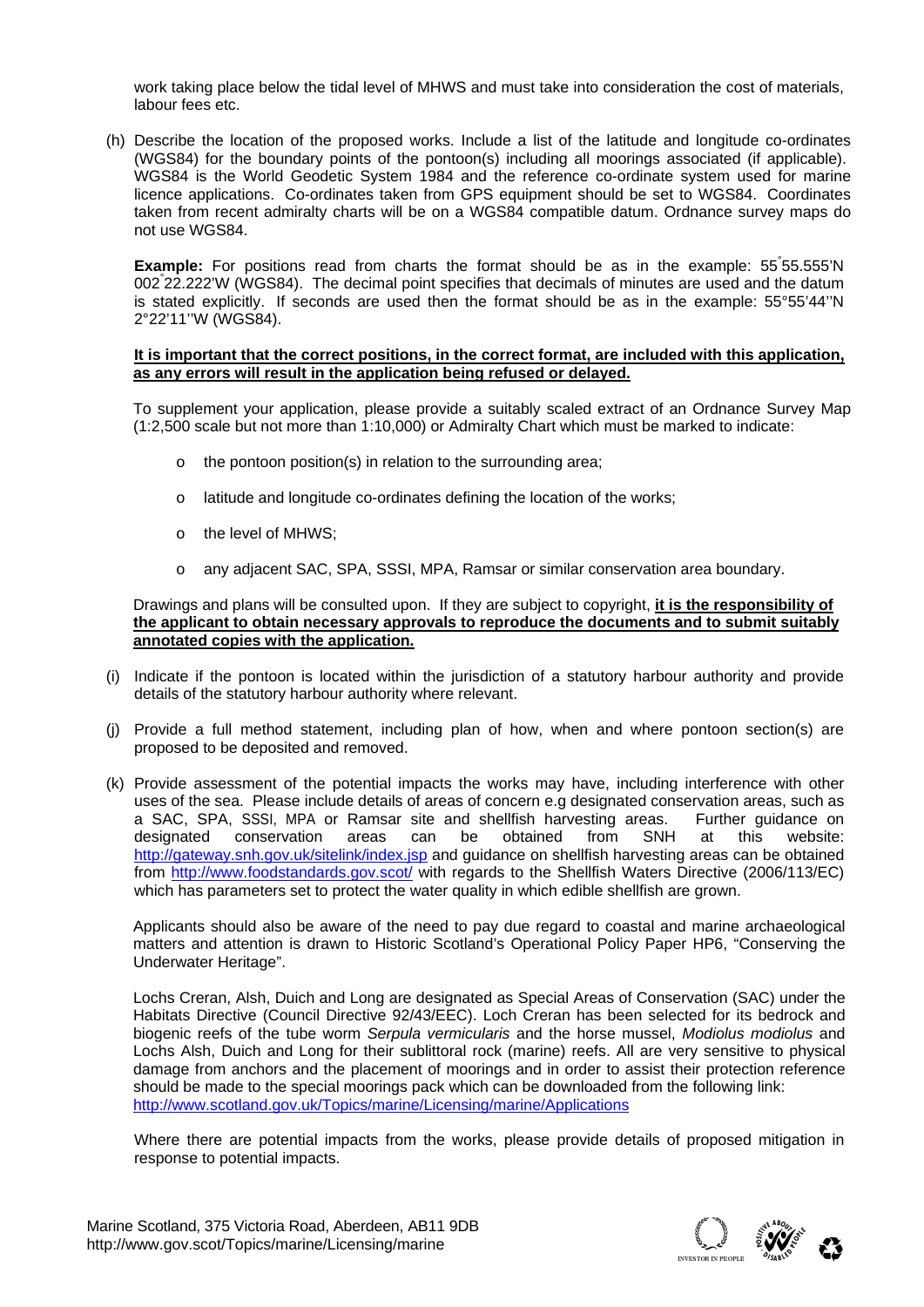#### **6. Scotland's National Marine Plan**

Scotland's National Marine Plan has been prepared in accordance with the EU Directive 2014/89/EU, which came into force in July 2014. The Directive introduces a framework for maritime spatial planning and aims to promote the sustainable development of marine areas and the sustainable use of marine resources. It also sets out a number of minimum requirements all of which have been addressed in this plan. In doing so, and in accordance with article 5(3) of the Directive, Marine Scotland have considered a wide range of sectoral uses and activities and have determined how these different objectives are reflected and weighted in the marine plan. Land-sea interactions have also been taken into account as part of the marine planning process. Any applicant for a marine licence should consider their proposals with reference to Scotland's National Marine Plan. A copy of Scotland's National Marine Plan can be found at: http://www.gov.scot/Publications/2015/03/6517/0

Indicate whether you have considered the project with reference to Scotland's National Marine Plan and provide details of considerations made with reference to the policies, including but not limited to General Policy 7 (GEN 7), that have been considered. If you have not considered the project with reference to Scotland's National Marine Plan please provide an explanation.

#### **7. Pre-Application Consultation**

Certain activities will be subject to public pre-application consultation. Activities affected will be large projects with the potential for significant impacts on the environment, local communities and other legitimate uses of the sea. The new requirement will allow those local communities, environmental groups and other interested parties to comment on a proposed development in its early stages – before an application for a marine licence is submitted. Further information can be obtained from: http://www.scotland.gov.scot/Resource/0043/00439649.pdf

Please provide pre-application consultation report with your application.

**8. Consultation** (other than carried out under pre-application consultation)

Provide details of all bodies consulted and give details of any consents issued including date of issue.

#### **9. Associated Works**

Indicate whether the application is associated with any other marine projects (e.g. land reclamation, marine/harbour construction works, dredging and sea disposal etc). If this is the case, provide reference/licence number for the related marine projects.

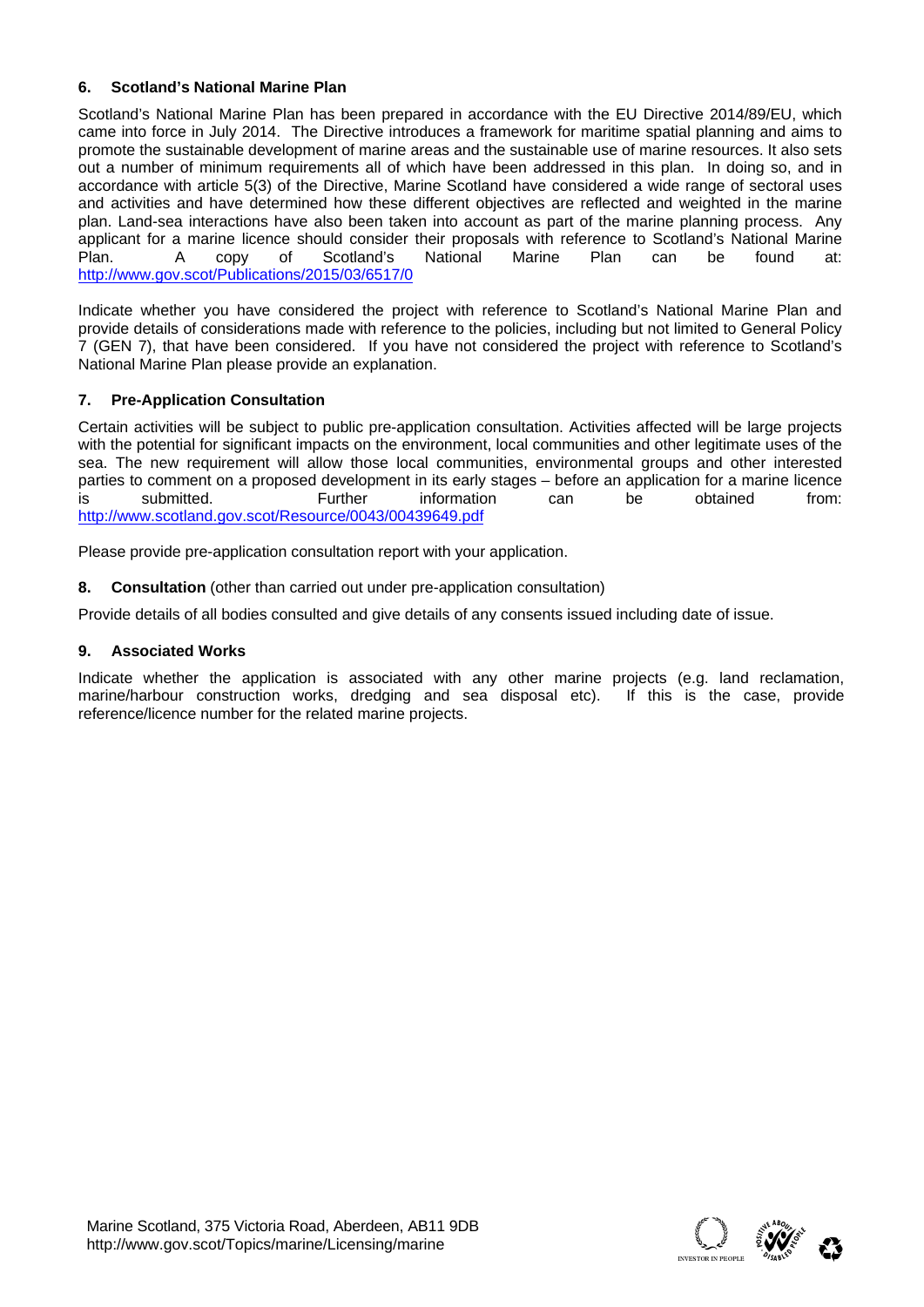## **Marine Licence Application for Pontoons**

Version 1.0

## **Marine (Scotland) Act 2010**

**It is the responsibility of the applicant to obtain any other consents or authorisations that may be required.** 

**Under Section 54 of the Marine (Scotland) Act 2010, all information contained within and provided in**  support of this application will be placed on a Public Register. There are no national security grounds **for application information not going on the Register under the 2010 Act.** 

#### **Public Register**

Do you consider that any of the information contained within or provided in support of this application should not be disclosed:

 $(a)$  for reasons of national security;

|  | т |  |
|--|---|--|
|--|---|--|

(b) for reasons of confidentiality of commercial or industrial information where such confidentiality is provided by law to protect a legitimate commercial interest?  $YES \Box NO$ 

If **YES**, to either (a) or (b), please provide full justification as to why all or part of the information you have provided should be withheld.

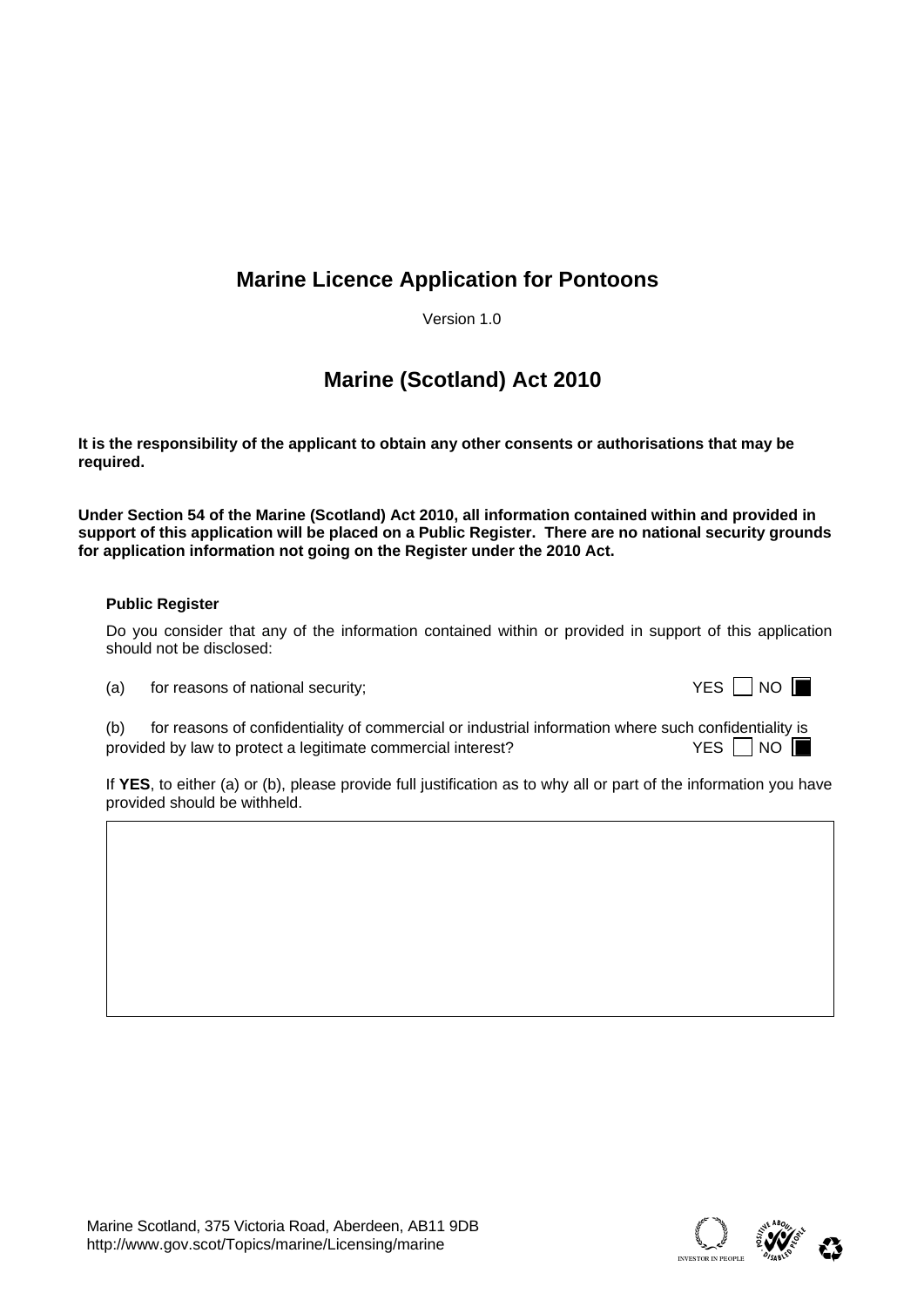| <b>WARNING</b>                                                                                                                                                                                                                                                                        |
|---------------------------------------------------------------------------------------------------------------------------------------------------------------------------------------------------------------------------------------------------------------------------------------|
| It is an offence under the Act under which this application is made to<br>fail to disclose information or to provide false or misleading information.                                                                                                                                 |
| Target duration for determination is 14 weeks. Please note that missing or<br>erroneous information in your application and complications resulting from<br>consultation may result in the application being refused or delayed.                                                      |
| Marine licence applications will not be accepted unless accompanied by a cheque<br>for the correct application fee, or if an invoice is requested, until that invoice is<br>settled. Target timelines for determining applications do not begin until the<br>application fee is paid. |

#### **Declaration**

I declare to the best of my knowledge and belief that the information given in this form and related papers is true.

Signature | Date

Name in BLOCK LETTERS

# ALISON HUTCHINS

#### **Application Check List**

**Please check that you provide all relevant information in support of your application, including but not limited to the following:** 

|           | Completed and signed application form                                                                                 | V   |
|-----------|-----------------------------------------------------------------------------------------------------------------------|-----|
| $\bullet$ | <b>Project Drawings</b>                                                                                               | l۷l |
|           | Maps/Charts                                                                                                           | lا  |
| $\bullet$ | Co-ordinates of the boundary points of the area of harbour jurisdiction<br>(if you are a statutory harbour authority) |     |
| $\bullet$ | Method Statement                                                                                                      |     |
| $\bullet$ | Additional information e.g. photographs, consultation correspondence (if applicable)                                  |     |
| $\bullet$ | Pre-application Report (if applicable)                                                                                |     |
| $\bullet$ | Payment (if paying by cheque)                                                                                         | Ιv  |
|           |                                                                                                                       |     |

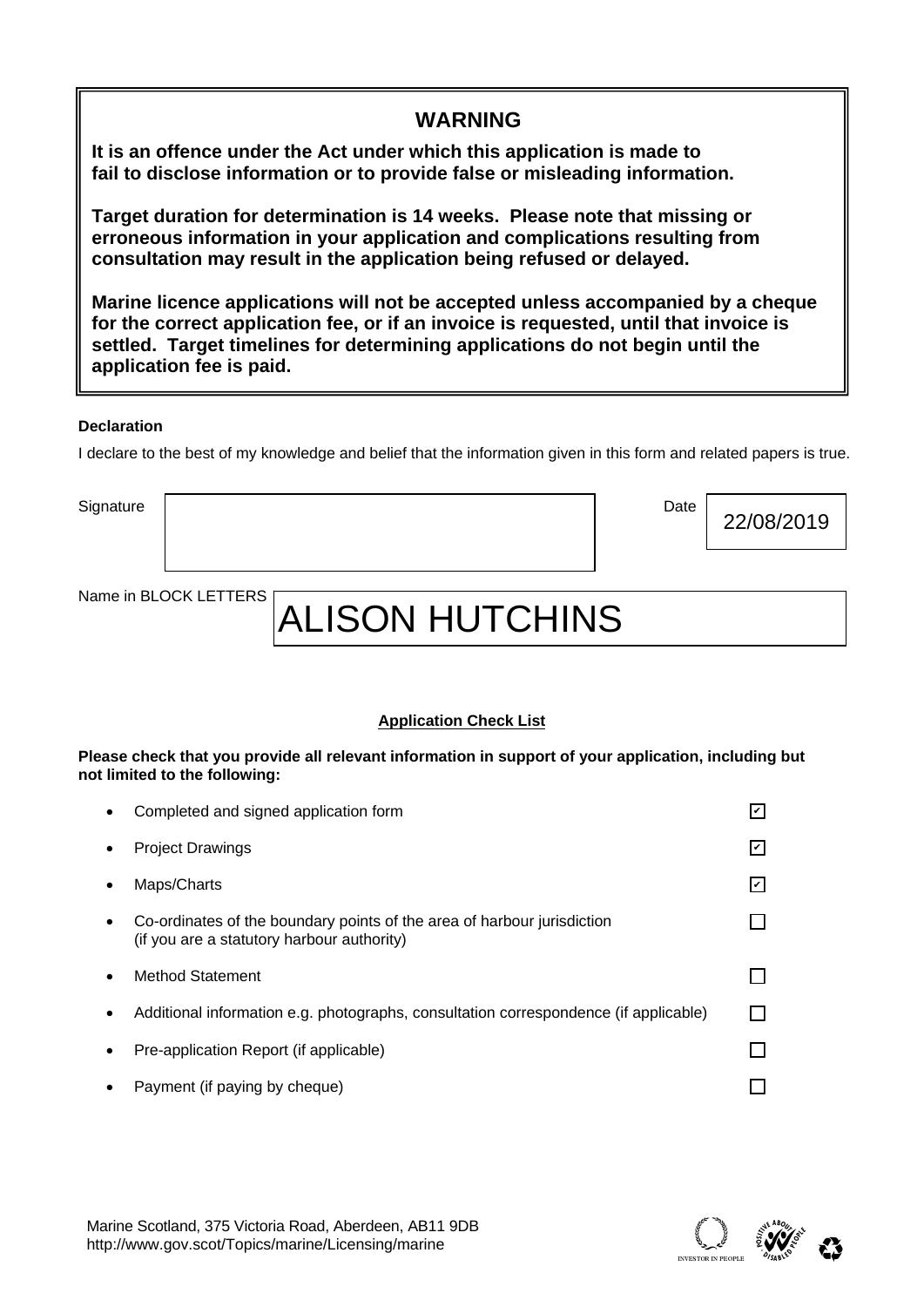### **1. Applicant Details**

|    | Title:                              | Initials:                                              | Surname:                                                                                                                                                                                                    |  |
|----|-------------------------------------|--------------------------------------------------------|-------------------------------------------------------------------------------------------------------------------------------------------------------------------------------------------------------------|--|
|    | Trading Title (if appropriate):     |                                                        | <b>Carindow Community Council</b>                                                                                                                                                                           |  |
|    |                                     | Address: 12 Kilmorich, Cairndow PA26 8BA               |                                                                                                                                                                                                             |  |
|    |                                     |                                                        |                                                                                                                                                                                                             |  |
|    | Name of contact (if different):     |                                                        | <b>Alison Hutchins</b>                                                                                                                                                                                      |  |
|    |                                     | Telephone No. (inc. dialing code): 01499 600297        |                                                                                                                                                                                                             |  |
|    |                                     | Email: scubaallie@hotmail.com                          |                                                                                                                                                                                                             |  |
|    | <b>Statutory Harbour Authority?</b> |                                                        | YES $\Box$ NO $\blacksquare$                                                                                                                                                                                |  |
|    |                                     |                                                        | If YES, please provide a list of the latitude and longitude co-ordinates (WGS84) of the boundary points<br>of the area of harbour jurisdiction using Appendix 01 Additional Co-ordinates form if necessary. |  |
| 2. | <b>Agent Details (if any)</b>       |                                                        |                                                                                                                                                                                                             |  |
|    | Title:                              | Initials:                                              | Surname:                                                                                                                                                                                                    |  |
|    | Trading Title (if appropriate):     |                                                        |                                                                                                                                                                                                             |  |
|    | Address:                            |                                                        |                                                                                                                                                                                                             |  |
|    |                                     |                                                        |                                                                                                                                                                                                             |  |
|    | Name of contact (if different):     |                                                        |                                                                                                                                                                                                             |  |
|    |                                     | Telephone No. (inc. dialing code):                     |                                                                                                                                                                                                             |  |
|    | Email:                              |                                                        |                                                                                                                                                                                                             |  |
| 3. | Payment                             |                                                        |                                                                                                                                                                                                             |  |
|    | Enclosed Cheque ■                   | Invoice $\square$                                      |                                                                                                                                                                                                             |  |
|    |                                     | Contact and address to send invoice to:                |                                                                                                                                                                                                             |  |
|    | Applicant $\blacksquare$            | Agent $\Box$                                           | Other $\square$                                                                                                                                                                                             |  |
|    | Title:                              | If OTHER, please provide contact details:<br>Initials: |                                                                                                                                                                                                             |  |
|    |                                     |                                                        | Surname:                                                                                                                                                                                                    |  |
|    | Address:                            |                                                        |                                                                                                                                                                                                             |  |
|    | Email:                              |                                                        |                                                                                                                                                                                                             |  |
|    |                                     |                                                        |                                                                                                                                                                                                             |  |

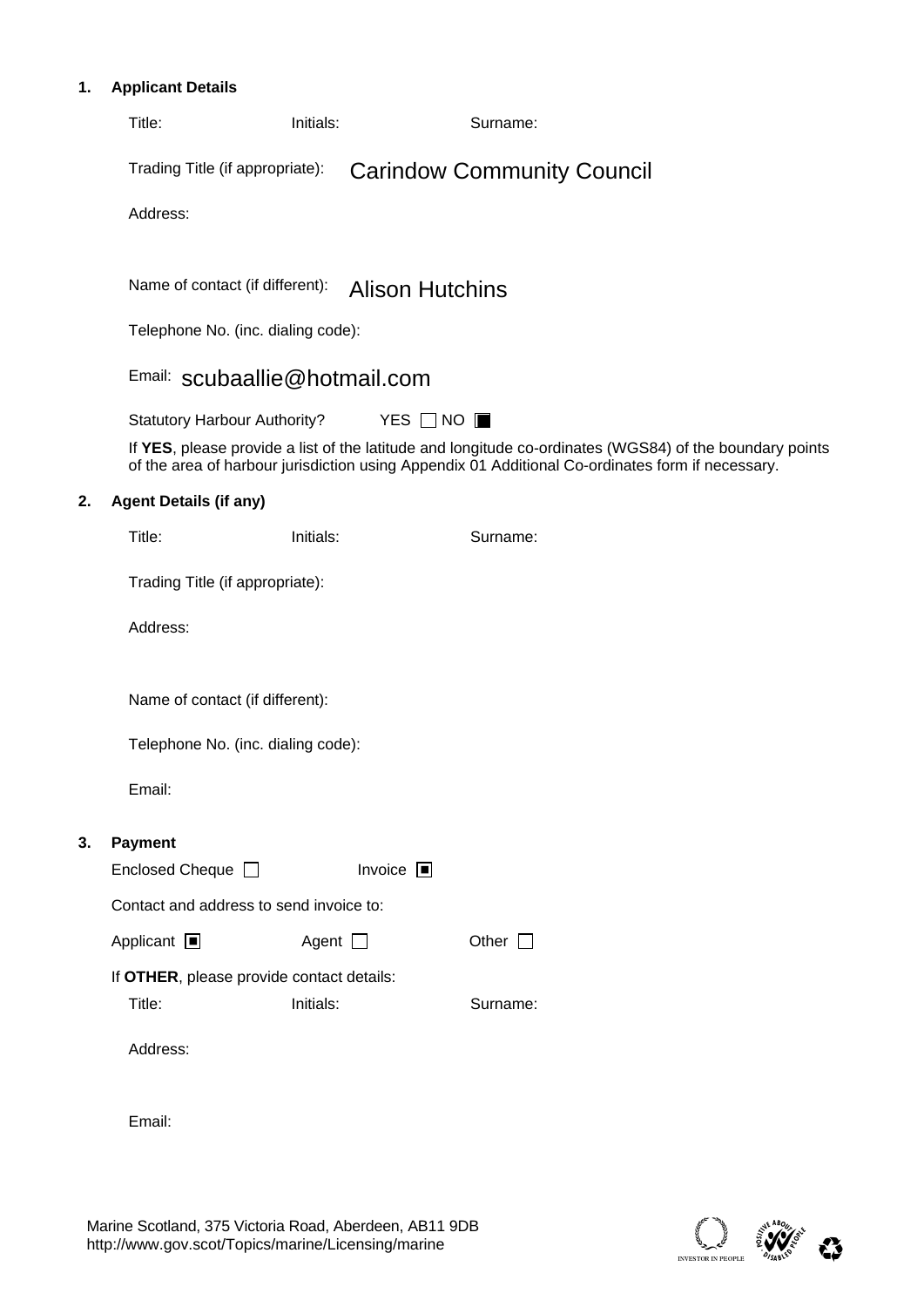#### **4. Application Type**

Is this application for a new pontoon site or an existing pontoon site:

New Site ■ Existing Site

| <b>Consent/Licence Number</b> | <b>Expiry Date</b> |  |  |  |  |
|-------------------------------|--------------------|--|--|--|--|
|                               |                    |  |  |  |  |
|                               |                    |  |  |  |  |
|                               |                    |  |  |  |  |
|                               |                    |  |  |  |  |

#### **5. Pontoon Details**

(a) Type of deposit

| Permanent $\blacksquare$ | Temporary $\square$ | Seasonal $\square$ |
|--------------------------|---------------------|--------------------|
|                          |                     |                    |

If **TEMPORARY** or **SEASONAL**, please provide plan of how and when pontoon section(s) are proposed to be deposited and removed in method statement in section 4 (j).

(b) Number of pontoon sections:

2

(c) Dimensions of pontoon sections:

| Pontoon        | <b>Type of Deposit</b>    | Length   | Width    |
|----------------|---------------------------|----------|----------|
| <b>Section</b> | (e.g steel, plastic etc.) | (metres) | (metres) |
|                | Polyethylene Plastic      | 47.6     | 2.2      |
| 2              | Polyethylene Plastic      | 12.5     | 2.2      |
|                |                           |          |          |
|                |                           |          |          |
|                |                           |          |          |

(d) Any other substance(s) or object(s) to be deposited below MHWS (e.g mooring chain):

| <b>Deposit</b><br>(e.g steel mooring chain) | <b>Quantity and Dimensions</b><br>(e.g No. 6 at 50 metres each) |
|---------------------------------------------|-----------------------------------------------------------------|
| <b>Steel Mooring Chain</b>                  | 6 lengths @ up to 15m each                                      |
| <b>Concrete Mooring Blocks</b>              | 6 blocks @ 1 tonne each                                         |
|                                             |                                                                 |
|                                             |                                                                 |
|                                             |                                                                 |

(e) Total length of pontoon, including any access bridge, seawards of the tidal limit of MHWS:

49.8

metres

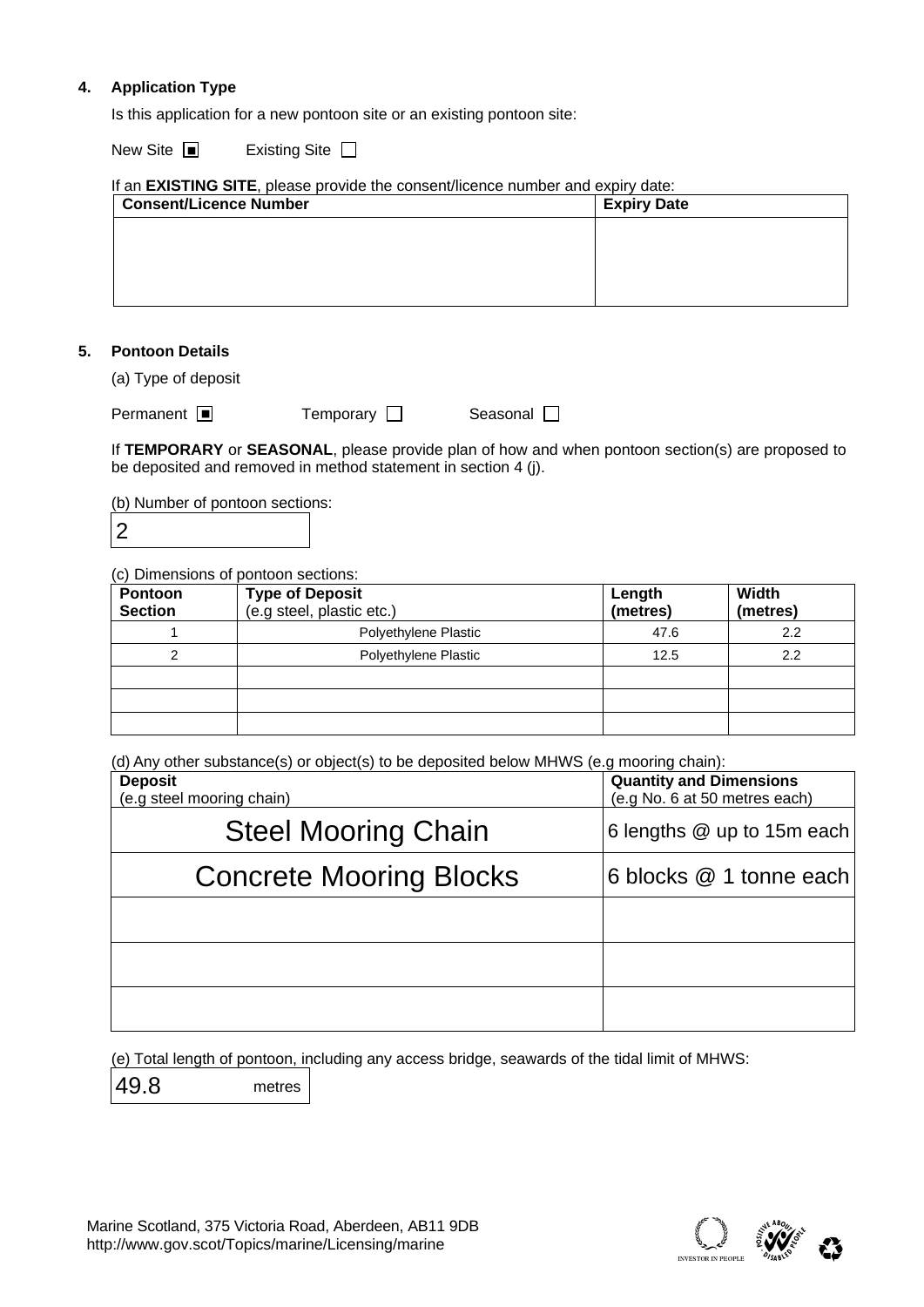(f) Proposed start date **(Target duration for determination of a marine licence application is 14 weeks):** 

## 30/12/2018

(g) Cost of the works seawards of the tidal limit of MHWS:

£ 60,000

(h) Location:

Loch Fyne

Latitude and Longitude co-ordinates (WGS84) defining the extent of the pontoon including all moorings (continue on Appendix 01 Additional Co-ordinates form if necessary):

| Latitude |         |  |              |   |  |     | Longitude |         |   |                |   |  |
|----------|---------|--|--------------|---|--|-----|-----------|---------|---|----------------|---|--|
|          | $\circ$ |  | $\cdot$      |   |  | ' N |           | $\circ$ |   | $\blacksquare$ |   |  |
|          | $\circ$ |  | $\mathbf{r}$ | 5 |  | ' N |           | $\circ$ |   | $\blacksquare$ |   |  |
|          | $\circ$ |  | $\cdot$      |   |  | ' N |           | $\circ$ |   | $\bullet$      |   |  |
|          | $\circ$ |  | $\cdot$      |   |  | ' N |           | $\circ$ |   | $\blacksquare$ |   |  |
|          | $\circ$ |  |              |   |  | ' N |           | $\circ$ |   | $\bullet$      |   |  |
|          | $\circ$ |  | $\cdot$      |   |  | ' N |           | $\circ$ |   | $\bullet$      |   |  |
|          | $\circ$ |  | $\cdot$      |   |  | ' N |           | $\circ$ | 5 | $\bullet$      | 0 |  |
|          | $\circ$ |  | $\cdot$      |   |  | ' N |           | $\circ$ |   | $\bullet$      |   |  |
|          | $\circ$ |  | $\cdot$      |   |  | ' N |           | $\circ$ |   | $\bullet$      |   |  |
|          | $\circ$ |  | $\cdot$      |   |  | ' N |           | $\circ$ |   | $\bullet$      |   |  |

(i) Is the pontoon located within the jurisdiction of a statutory harbour authority?

| YES □ NO ■ |
|------------|

#### If **YES**, please specify statutory harbour authority:

(j) Method statement including schedule of work (continue on separate sheet if necessary). If **TEMPORARY** or **SEASONAL**, please provide plan of how, when are where pontoon section(s) are proposed to be deposited and removed.

The pontoon will be in position all year and will only be removed in the event of repair being required. The pontoon will be assembled on the shore and towed into place using a suitable vessel, it will then be attached to the moorings and secured in place. The pontoon will be manufactured by Gaelforce Fusion at Barcaldine and constructed on site. Mooring chains running to anchors will be attached to the sides and seaward end of the pontoon. Inspection of seabed at each anchor location and anchor placement and embedment will be carried out by divers.

The location of the pontoon and its moorings is shown in the attached charts

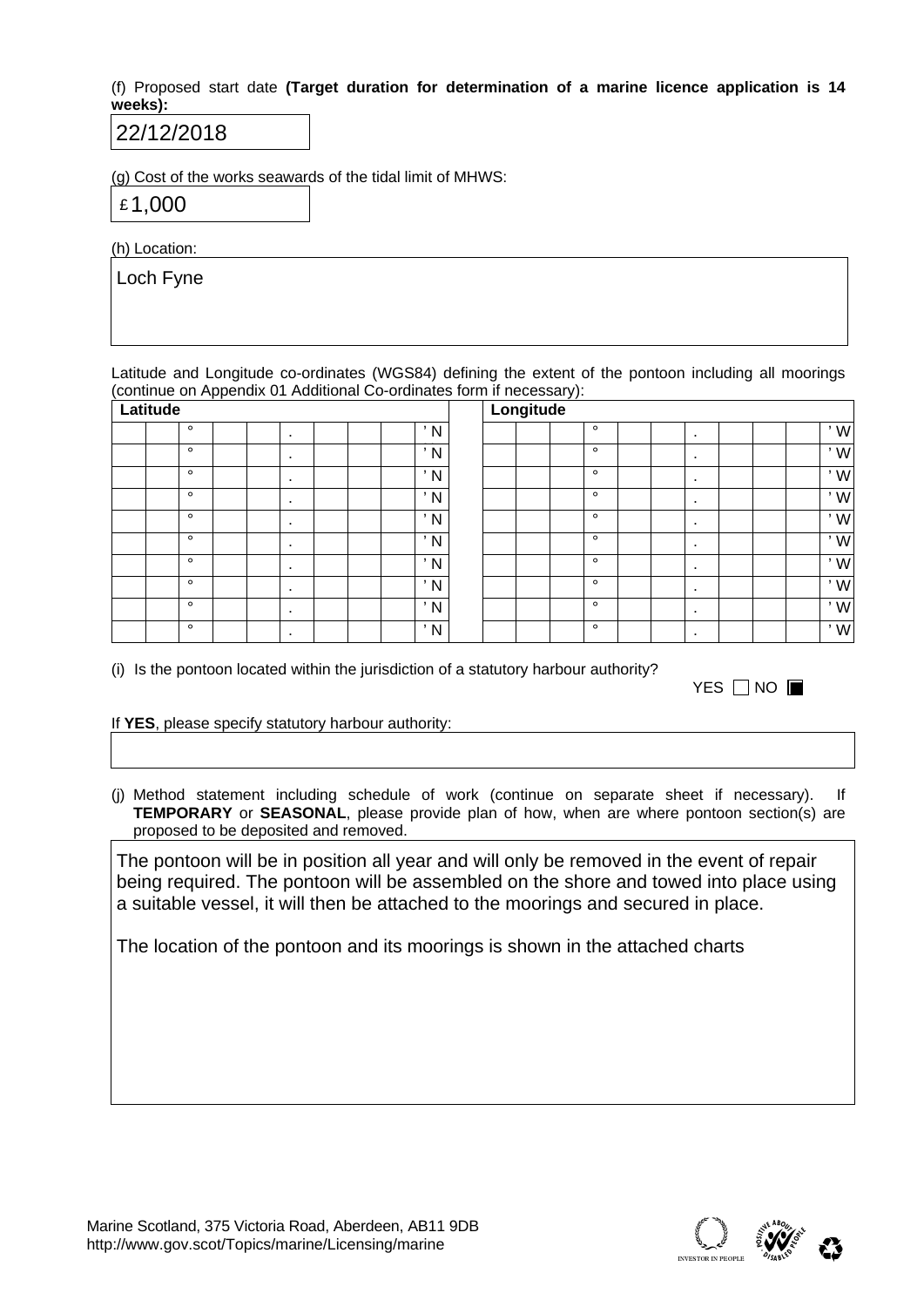(k) Potential impacts the works may have (including details of areas of concern e.g designated conservation and shellfish harvesting areas) and proposed mitigation in response to potential impacts (continue on separate sheet if necessary):

The visual impact of the works are a consideration though the pontoon will be in dark muted colours to reduce visual impact and the pontoon will be situated close by the shoreline which will allow the pontoon to blend into the background when viewed from a distance.

#### **6. Scotland's National Marine Plan**

Have you considered the application with reference to Scotland's **National Marine Plan?** 

|  | II.<br>N |  |
|--|----------|--|
|--|----------|--|

If **YES**, provide details of considerations made with reference to the policies, including but not limited to General Policy 7 (GEN 7), that have been considered:

GEN 1 - This is positive to the plan as it will improve access to and use of the marine environment in the area of tourism.

GEN 2 - There is positive economic benefit with this development to local businesses in the area as it will increase the access to the village and bring more tourism to the area.

GEN 3 - This development would bring a lot of social benefit to the local area. It will improve connectivity to other villages in the area with similar facilities and increase the range of sport and recreation potential for the area.

GEN 4 - It is not considered to be in conflict with other users/developments.

GEN 5 - Neutral - The pontoon will be built with material that will last greater than 50 years. The structure can be moved or relocated or recycled in the future if climate change alters the surrounding environment.

GEN 6 - no impact on any local historic heritage

GEN 7 - Minimal visual impact considered - dark muted colours to reduce visual impact and the pontoon will be situated close by the shoreline which will allow the pontoon to blend into the background when viewed from a distance. GEN 8 - no impact

GEN 9 - Site is within an MPA for restrictions on fishing methods - this development will not impact on the features of the MPA

If **NO**, please provide an explanation of why you haven't considered the National Marine Plan?